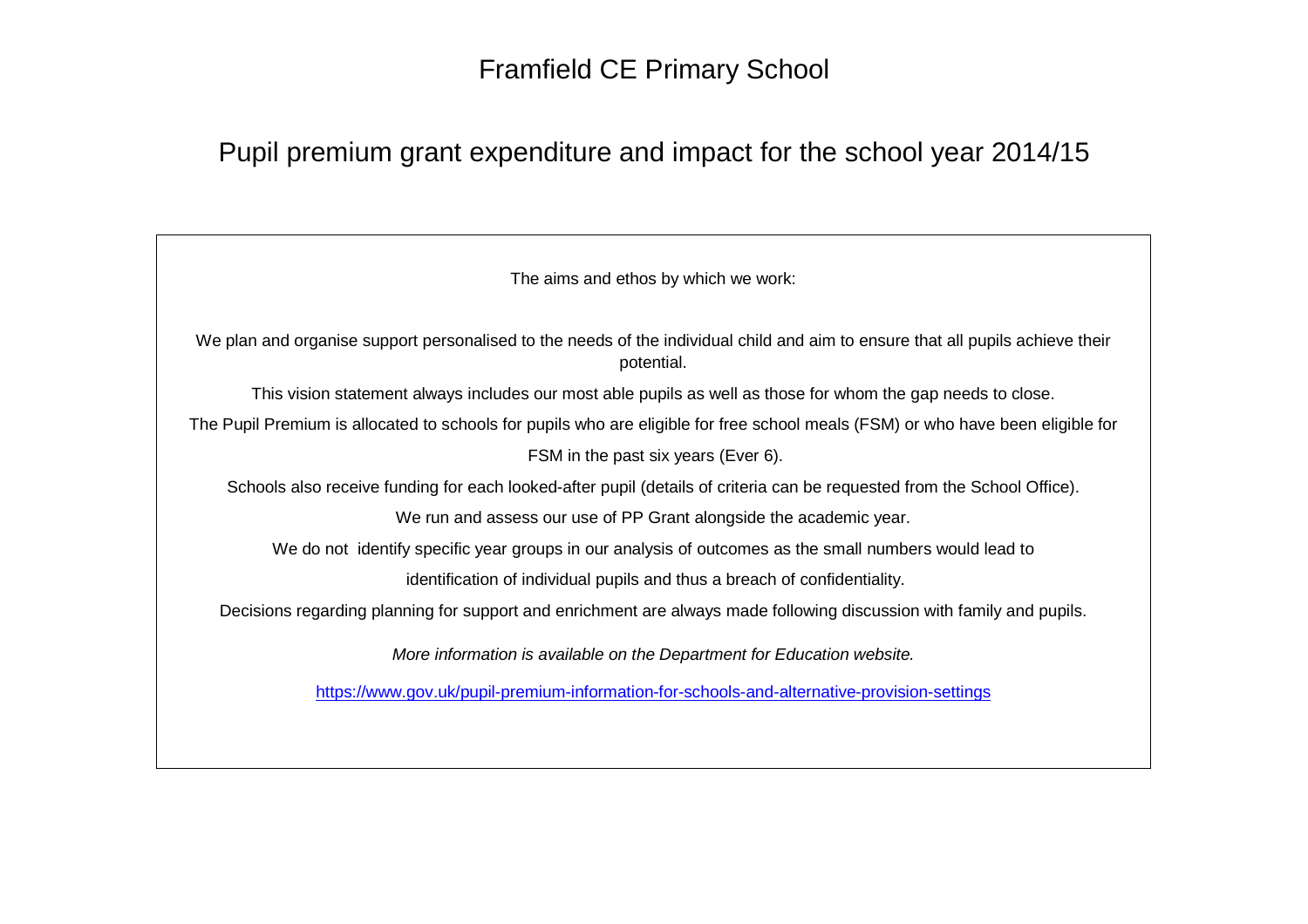| Number of pupils and pupil premium grant (PPG) received: Academic year 14/15                                                                                                                                                                                |                                                                       |  |  |  |
|-------------------------------------------------------------------------------------------------------------------------------------------------------------------------------------------------------------------------------------------------------------|-----------------------------------------------------------------------|--|--|--|
| Total number of pupils on school roll, school year 2014/15                                                                                                                                                                                                  | 88                                                                    |  |  |  |
| Total number of pupils eligible for Pupil Premium Grant (PPG) at the school 2014-15<br>Total number for whom we have received PPG 15. 3 children left during the year.<br>Children in receipt of FSM in July 2015 but for whom we are not yet receiving PPG | 12<br>15<br>2                                                         |  |  |  |
| Amount of PPG received per pupil                                                                                                                                                                                                                            | 2013/4: £953<br>2014/15: £1300 for Pupil Premium, £1,900 for Post LAC |  |  |  |
| Total Pupil Premium Grant for the financial year April 2014 – March 2015<br>Total amount of PPG received September 2014 - July 2015                                                                                                                         | £18,200<br>£18,475                                                    |  |  |  |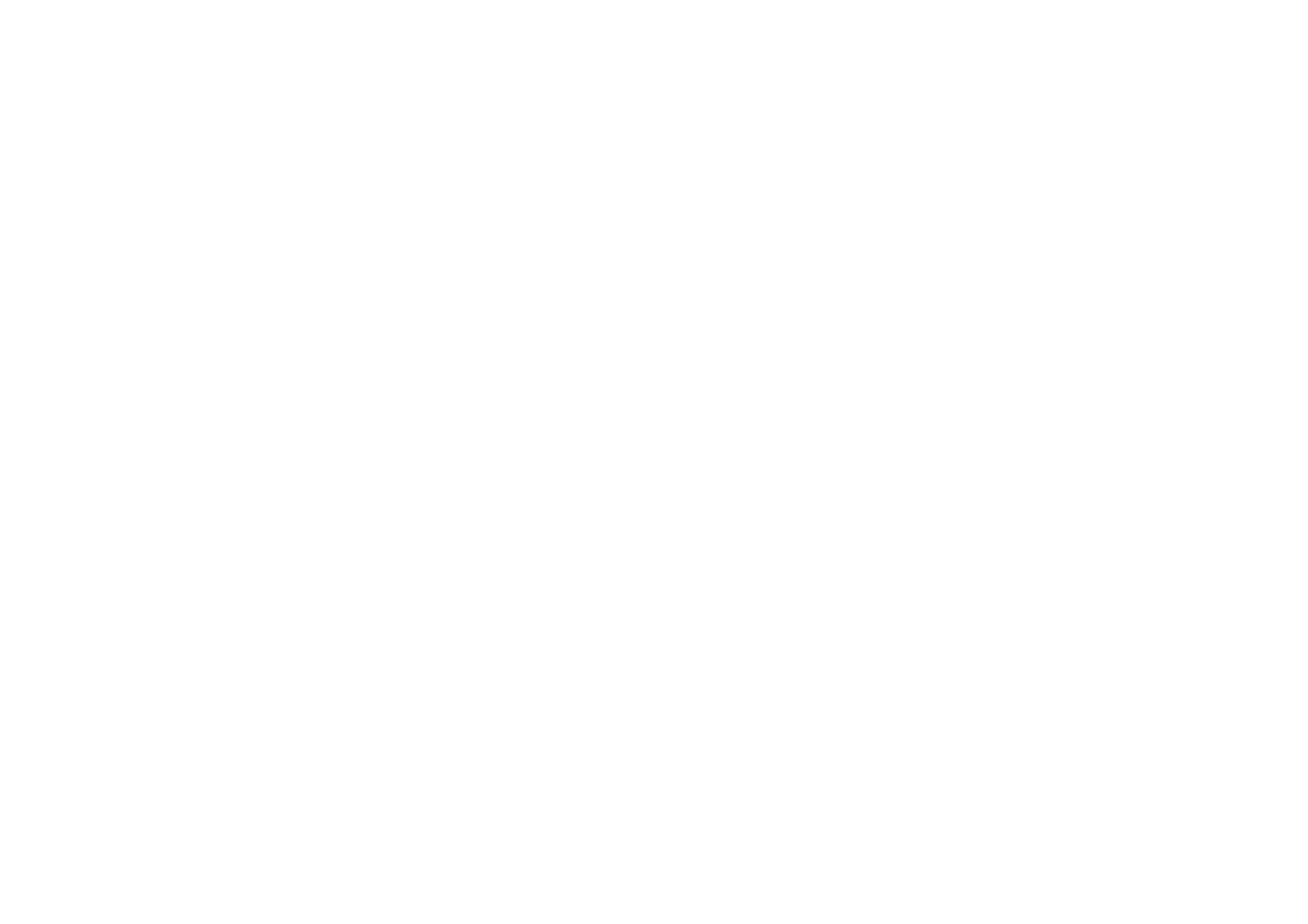| <b>Previous Years PPG Spending</b>                                      |           |                                                                                              |                                                                                                                   |                                                                                                                                      |                                                                                                                                                             |
|-------------------------------------------------------------------------|-----------|----------------------------------------------------------------------------------------------|-------------------------------------------------------------------------------------------------------------------|--------------------------------------------------------------------------------------------------------------------------------------|-------------------------------------------------------------------------------------------------------------------------------------------------------------|
| <b>Expenditure from</b><br>Sept 13 - July 14                            | £7,932.67 |                                                                                              |                                                                                                                   |                                                                                                                                      |                                                                                                                                                             |
| Projects and Spending from September 14 - July 15                       |           |                                                                                              |                                                                                                                   |                                                                                                                                      |                                                                                                                                                             |
| Item/project                                                            | Cost      | Description of<br>Intervention *<br>Where identified by<br><b>Sutton Trust</b>               | Intended Objective                                                                                                | How impact is to be<br>measured                                                                                                      | Impact of intervention<br>(end of school year)                                                                                                              |
| 1-1 sessions with<br>qualified teacher                                  | £2,665.50 | Focused teaching with<br>qualified teacher<br>Sutton Trust: One to<br>one tuition: +5 months | To achieve a level 4 in<br>reading in preparation for<br>move to secondary school.                                | Formative and summative<br>assessments                                                                                               | Most children have made<br>expected progress or better n<br>reading and maths. More focus<br>needed on writing in the new<br>school year.                   |
| 1:1 sessions with<br><b>HLTA</b> providing<br>individual<br>programmes. | £1,575    | Focused teaching with<br>individualised targets<br>followed up in class                      | To close the gap in<br>attainment in literacy and<br>maths.                                                       | Formative and summative<br>assessments.                                                                                              | These children have made good<br>progress against their individual<br>targets, but are not attaining at<br>NARE.<br>Greater confidence and<br>independence. |
| After-school Club.<br>Visits and Class<br>trips.                        | £1,041.71 | Payment for clubs,<br>visits and after-school<br>activities to enrich<br>experience.         | Enhance and enrich<br>personal experience.<br>Support development of<br>listening skills and self-<br>discipline. | Pupil confidence and<br>engagement with learning;<br>being willing to share<br>experiences with rest of<br>school in assemblies etc. | All children were included in all<br>learning and enrichment<br>activities.                                                                                 |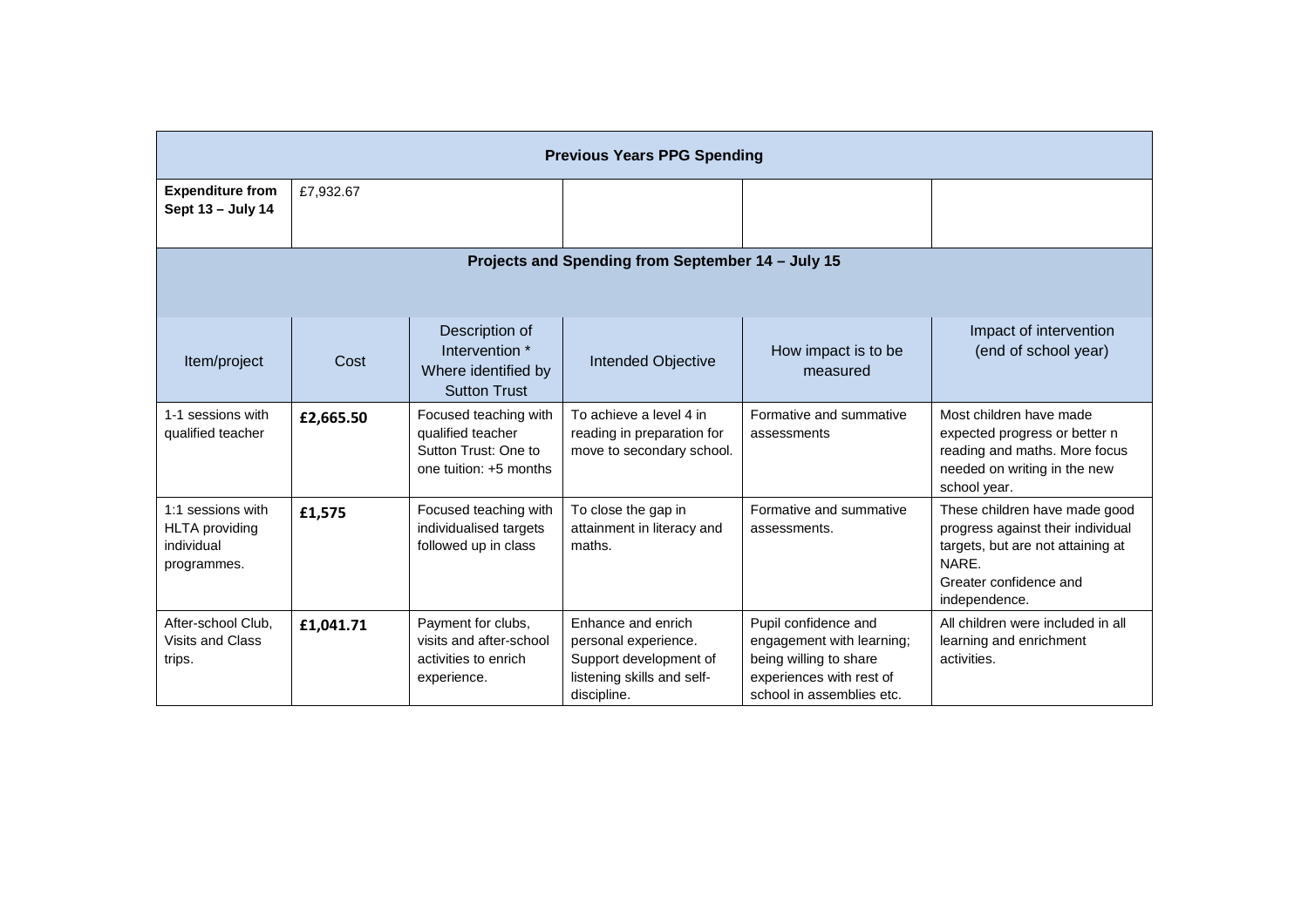| <b>COPES</b>                                                                                                                                            | £2,750     | Weekly support for<br>focus children with<br>trained counsellor                                                                             | Children to learn resilience<br>and coping strategies, to<br>be attending school and<br>ready to learn.                                         | Positive feedback from the<br>child through pupil voice and<br>parents.                                | Increased resilience and<br>confidence and continued<br>progress in terms of learning.                                                                                                     |
|---------------------------------------------------------------------------------------------------------------------------------------------------------|------------|---------------------------------------------------------------------------------------------------------------------------------------------|-------------------------------------------------------------------------------------------------------------------------------------------------|--------------------------------------------------------------------------------------------------------|--------------------------------------------------------------------------------------------------------------------------------------------------------------------------------------------|
| Extra TA support<br>for boosting<br>reading and writing<br>skills. Also to<br>supply nurture<br>check-in sessions<br>and small group<br>friendship work | £7,904.40  | 1:1 and small group<br>tuition on focused<br>literacy or maths<br>targets from qualifies<br>teacher                                         | To close any gap in<br>attainment and boost<br>confidence and resilience.                                                                       | Formative and summative<br>assessments.                                                                | All children made progress in<br>reading and maths.                                                                                                                                        |
| 1:1 feedback for<br>children on<br>progress towards<br>targets and next<br>steps in their<br>learning                                                   | £797       | Feedback from class<br>teacher during subject<br>release time covered<br>by another teacher.<br><b>Sutton Trust:</b><br>Feedback: +8 months | To redirect and focus the<br>pupils' actions to achieve<br>specific goals and to<br>develop self-regulation,<br>confidence and self-<br>esteem. | Formative and summative<br>assessment; marking in<br>books - focus goals are<br>achieved more quickly. | Children now more able to<br>explain their next steps in<br>learning. This is noted by<br>Subject Leaders' Pupil<br>Conferencing. Leading to work<br>on growth mindset in upcoming<br>SDP. |
| Resources,<br>including new<br>fiction, Mathletics,<br>cooking resources                                                                                | £711.08    |                                                                                                                                             | Increasing enjoyment and<br>participation, achievement<br>and attainment of children.                                                           |                                                                                                        | Increasing enjoyment and<br>participation, achievement and<br>attainment of children. All<br>children make progress.                                                                       |
| Computer<br>equipment at<br>school and also for<br>supporting learning<br>at home in the<br>summer break                                                | £630       |                                                                                                                                             |                                                                                                                                                 |                                                                                                        | Focused children have attended<br>after school club for computing<br>and have access to learning<br>opportunities at home, including<br>Mathletics.                                        |
|                                                                                                                                                         |            |                                                                                                                                             |                                                                                                                                                 |                                                                                                        |                                                                                                                                                                                            |
| <b>Total Spend</b><br>2014/2015                                                                                                                         | £18,074.79 |                                                                                                                                             |                                                                                                                                                 |                                                                                                        |                                                                                                                                                                                            |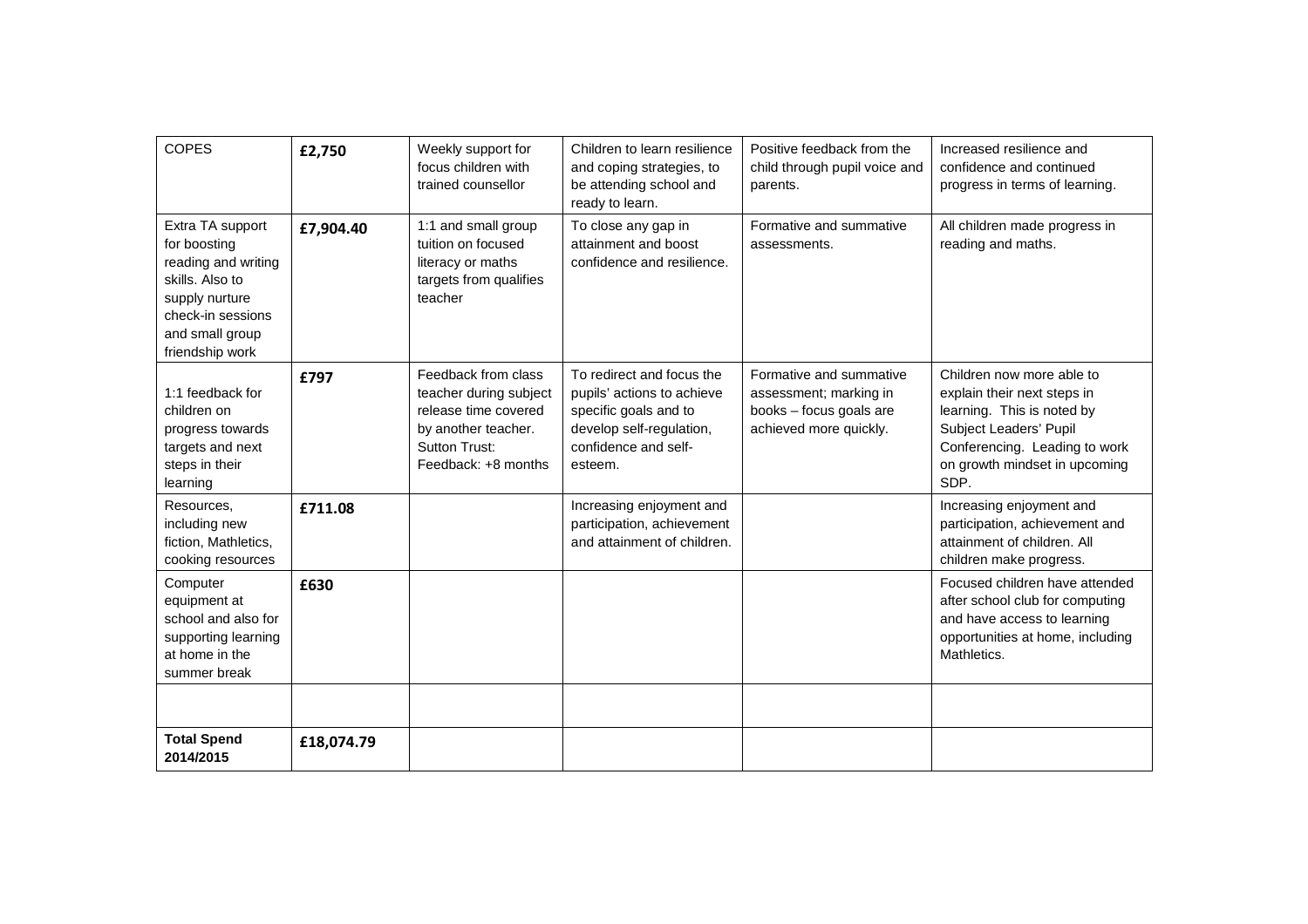## Summary of PPG spending 2014/15

Objectives in spending PPG:

To increase attainment and achievement in core subjects of pupils in receipt of PPG.

To improve progress in maths and to close any gap between the attainment of pupils in receipt of PPG and other pupils.

To secure basic skills in Reading – including Phonics - Writing and Maths.

To provide enriching experiences and enhance the self-esteem and self-reliance of pupils.

## Projection for PPG spending 2015/16

PPG received in April 2015 for the financial year 2015-16: £13,200

Funding for the school year starting September 2015: £7,700, plus extra funding of approximately £5,500 in the new financial year in April 2015..

Expected areas for spending and actions to be taken in 2015/16 school year:

One to one and small group session literacy and maths support: qualified teacher.

Payment of clubs and enrichment activities.

1:1 sessions with HLTA for focused children.

Cost of cover to allow for class teacher individual feed back for all year groups.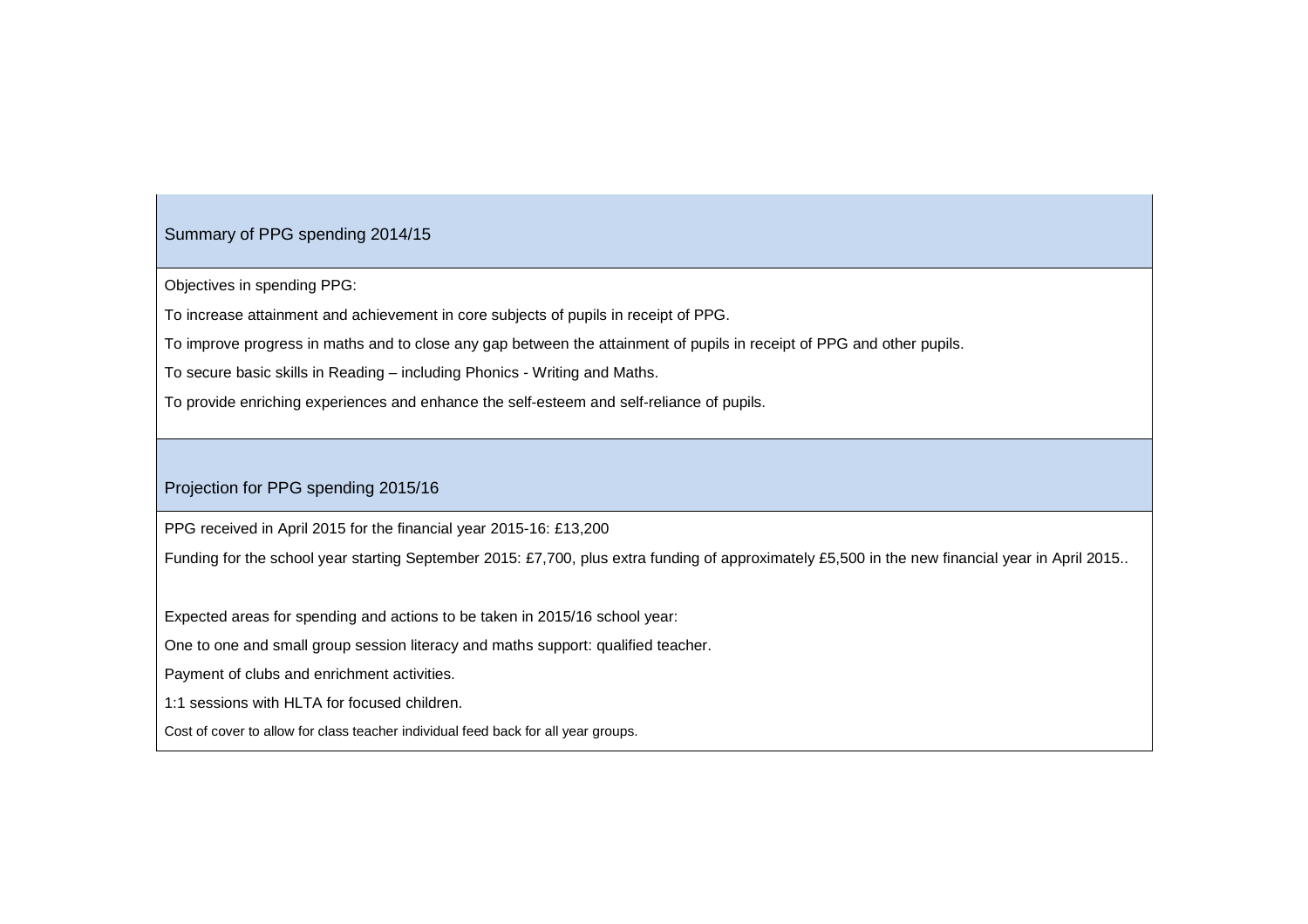Impact of Pupil Premium Spending 2014-15

KS1 PPG

Reading: 3.6 points average points progress ; Writing: 4.6 points average points progress ; Maths: 5.3 points average points progress

KS2 PPG

Reading: 3.87 points average points progress ; Writing: 3.25 points average points progress ; Maths: 3.63 points average points progress

Please note our cohorts are small and there is significant SEN/PPG crossover.

| Performance of pupils in receipt of Pupil Premium Grant – completed at end of the school year 2014/15 |                                             |                                     |  |  |  |
|-------------------------------------------------------------------------------------------------------|---------------------------------------------|-------------------------------------|--|--|--|
| 2014/15                                                                                               | KS1 at least 6 points plus over the<br>year | KS2 at least 4 points over the year |  |  |  |
| % Pupil progress in Reading over the year.                                                            | 33%                                         | 86%                                 |  |  |  |
| % Pupil progress in Writing over the year                                                             | 66%                                         | 29%                                 |  |  |  |
| % Pupil progress in Maths over the year.                                                              | 33%                                         | 71%                                 |  |  |  |
| % of pupils making over expected (over 2 sub levels<br>progress)                                      | $R - 18\% W - 27\% W - 18\%$                |                                     |  |  |  |